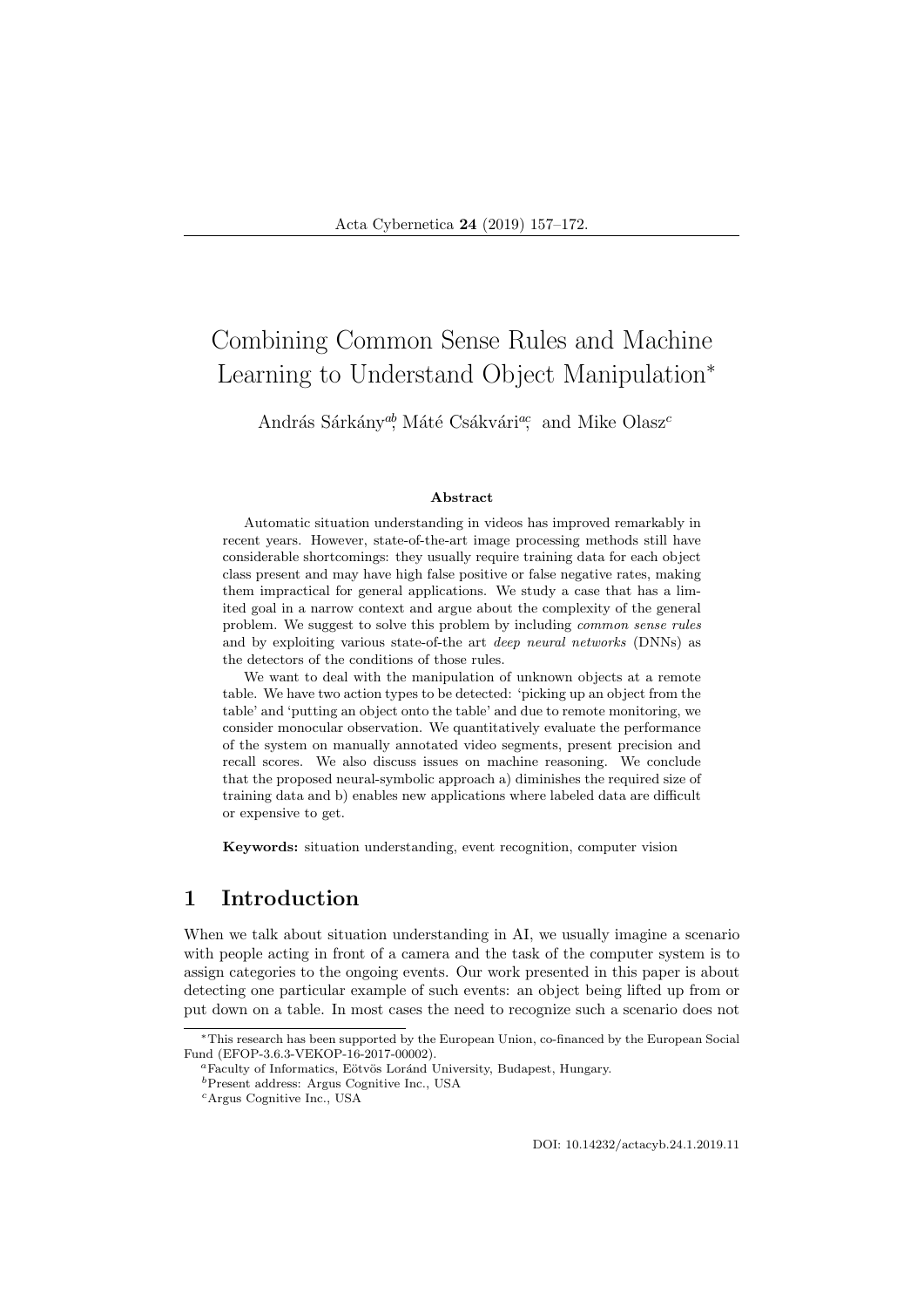stand alone, rather it comes from a higher level goal or some kind of application logic. Looking at this problem from a top-down perspective, it is generally true that fulfilling one such higher level goal requires multiple lower level recognition tasks to be solved and this hierarchy can go multiple levels.

We start from the concept of spatio-temporal pattern recognition that we will use to conceptualize the complexity of such tasks. Pattern recognition in general, is the process of analyzing data and making a decision, such as classifying a sample to different categories, with the help of known regularities in the data [5]. In our case, pattern recognition concerns spatio-temporal ones that we shall call event recognition in the following.

In the case of classification we expect the data space to have 2 properties: 1) the data points corresponding to a category are confined to a region of the space possibly having lower effective dimensionality 2) the data space is locally smooth around these confined regions, meaning that data points close to each other usually belong to the same category. These concepts are analogous to the generalization property. However the data space that we work in not necessarily holds these properties but with the help of highly nonlinear transformations such a space can be constructed. This is especially true in real-world applications where data comes from sensors and it is represented in high dimensional space, like images.

Known regularities encoded in the machine can have two sources: a) human knowledge about the data and b) a model trained by data with an algorithm. Humans can comprehend and give rules for categories for a data space of maximum 2-3 effective dimensions if it has the confinement and smoothness properties. Unsupervised machine learning algorithms can perform nonlinear dimension reduction, but for most real world problems supervised methods are needed, which require training labels. (Also high dimensional data requires more advanced algorithms.)

Annotated training data is the most expensive component of the pattern recognition process and its size rests on two main factors. First, high dimensionality of the input exponentially increases the required training data, also known as the curse of dimensionality [4].

Secondly, special target categories are less frequent in real life therefore collecting the necessary amount of data requires more resources (time, money). Besides, finding the regularities that characterize a special category in comparison to a more general one from the same input requires more training data.

Consequently end-to-end machine learning from high dimensional data to very special categories requires the most expensive kind of data, and the most advanced algorithms.

Our scenario, and other examples of situation understanding, fit the description above: the video recordings we work with, consisting of  $\geq 1$  million 3-channel pixels for 25 fps, make a very high dimensional input. Collecting appropriate training data that contains the variance of the possible samples requires many subjects in many different scenarios from different viewpoints.

In our scenario the scene is recorded by a monocular RGB camera. Algorithm development for such devices is motivated by the inexpensiveness and commonness of them and it opens a path for a wide range of applications.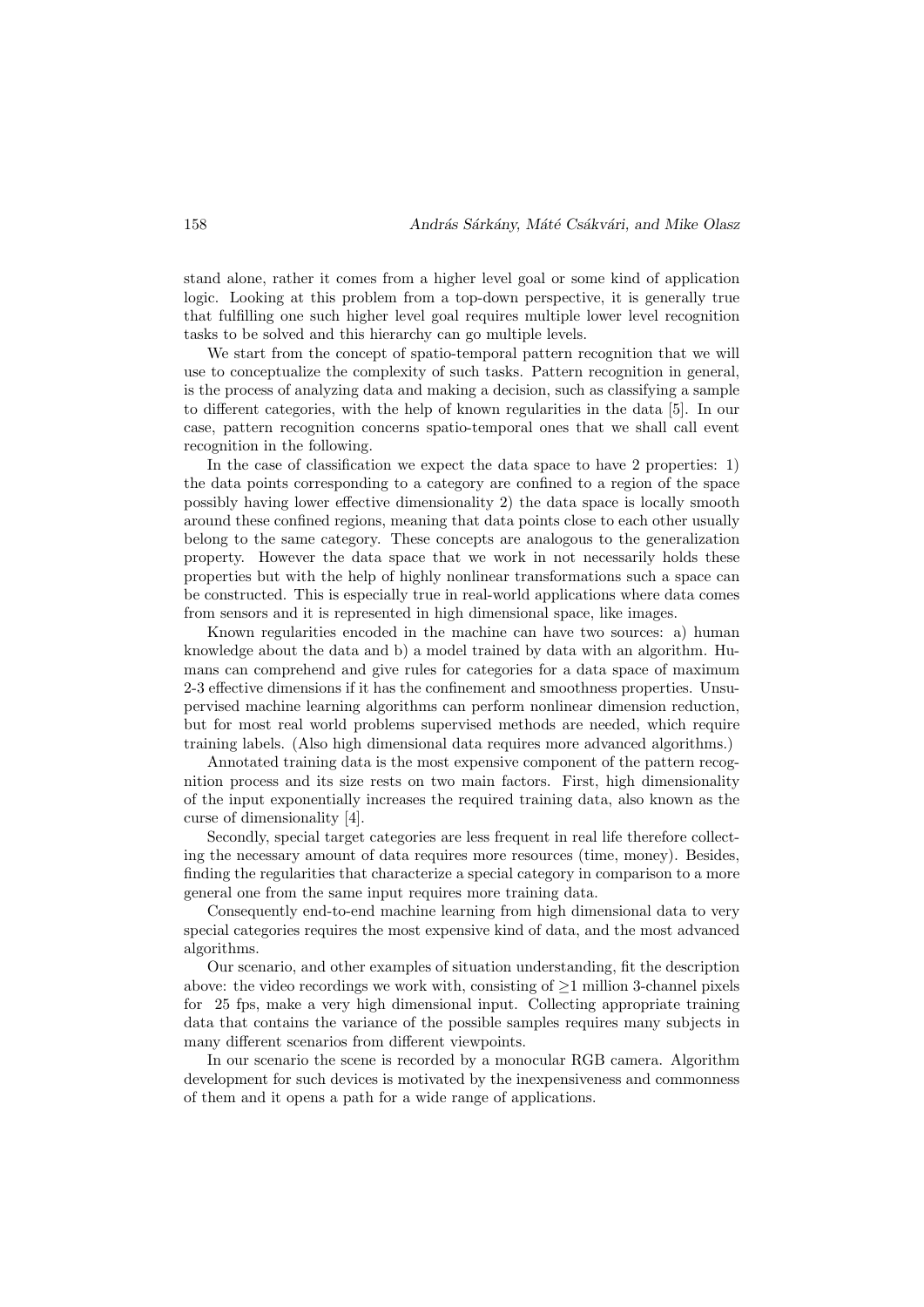Lifting up or putting down an object viewed from an arbitrary (but not maliciously) placed camera is exposed to ambiguity even for human viewers of the scene because of a) occlusion of body parts and objects (to add to the confusion occlusion is caused by other body parts and objects) b) other type of hand movements similarly executed c) illusory perceptions caused by the information loss of the camera projection. So as data is the biggest obstacle how can we save on the costs of data acquisition?

We propose a process of breaking down a difficult event recognition task, which is only solvable with very expensive data, into smaller problems that we can solve with less resource such as freely available data and human knowledge. To the best of our knowledge, this work is the first one that offers a non-obtrusive automated solution to the quantification of picking up and putting down objects.

We describe our approach and the actual recognition pipeline implemented in this paper in Section 2. We compared our method to ground truth annotations on videos provided by Rush University Medical Center showing Autism Diagnostic Observation Schedule, Second Edition (ADOS-2) sessions with different patients. We report the results of our evaluation in Section 3. We discuss the results and provide possible improvements for future work in Section 4.

# 2 Method

In this section we describe our methodology for designing our pattern recognition pipeline. We refer to the related work Section 2.1. We outline the theoretical approach in Section 2.2. We used multiple machine learning models, algorithms and data trained or developed by other researchers, we describe these in Section 2.3. Our event recognition pipeline is depicted in Section 2.5.

### 2.1 Related work

There have been many advances in situation understanding and activity recognition in recent years and many datasets have been created for sets of action categories that can be used as benchmarks. In the early days the task was set as a classification task [9] but it moved to a detection task as methods evolved [18]. Recently most methods first extract sparse or dense timestamps and represent events by various descriptors, then use these to recognize similar space-time intervals. Some use strong video features such as histogram of gradients (HOG), motion history images (MHI) [2], others utilize pose estimation [18] or object detection [21]. There are supervised [8] and self-organizing solutions [3] as well, also wide usage of deep learning methods [19]. It is common in them that they use training data and they learn from samples of the event classes they aim to detect.

In contrast, our approach combines several detectors, put together by exploiting human knowledge and it doesn't require samples of the target event class, making it a viable alternative.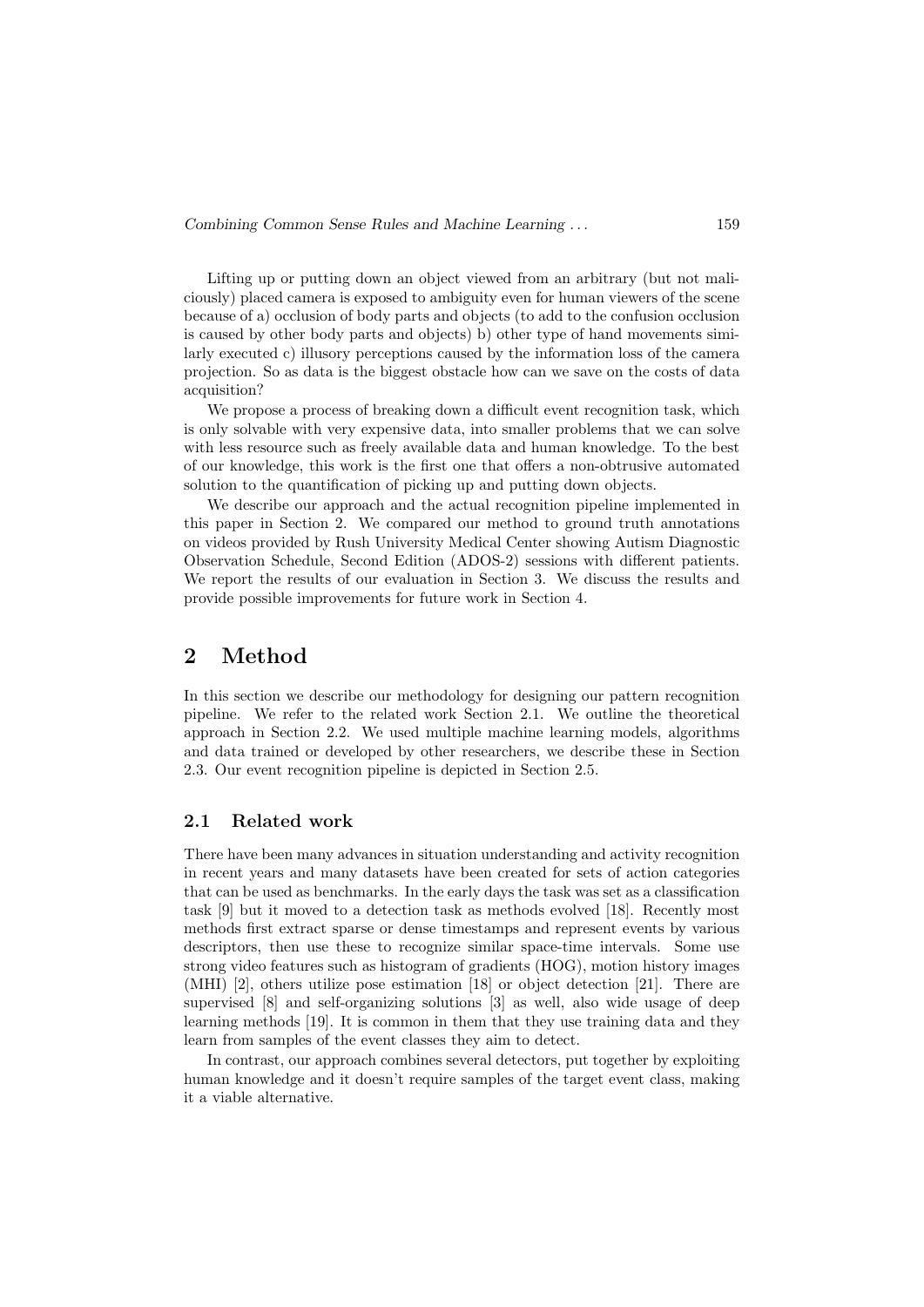# 2.2 Approach

Our key idea is to transform our pattern recognition task to the composition of multiple "smaller" tasks. With the help of our human intuition we include a more general concept between the input data and our special category. The training data for this general concept is cheaper to manufacture than what we would have needed for our original task. The representation of this general concept has significantly less dimensions than the dimensionality of the original input data, lowering the required training data size for the second recognition task, which is identifying the special concept in the general one.

For example our recognizable action, lifting up an object, is a special case of a pose time series data of a person, so by utilizing a pose estimation algorithm like the convolutional PoseMachine [23], we include a general concept, Pose series, and we can define a new pattern recognition task where the input is the representation for this new concept and our target category is our original target category. Pose series will be represented by 17 joints, each with 2 dimensions multiplied by the length of the series in image frames which is an enormous decrease compared to the dimensionality of the original video data space.

This decomposition can be done arbitrary number of times introducing multiple intermediate concepts. Each decomposition replaces a pattern recognition task with two easier one in terms of data acquisition. Since information is lost when adding an intermediate concept, "sibling" concepts that are between the same input- and target data representations are necessary components. Eventually intermediate concepts will comply to the important factors for the original recognition task.

Each recognition task can be solved in any possible way outlined previously: a) supervised machine learning b) unsupervised dimension reduction c) human rules to assign set of data to a target category. Only a) requires training data where a very beneficial possibility is to use off-the-shelf data (or even trained models) created by others for a general concept that can be used for one's target category as well. From the perspective of expensive data acquisition the coupling of b) and c) can turn the tide from impossible to possible.

We stated previously that humans can formulate rules for comprehensible 2-3d spaces and this knowledge acquisition can save the collection of training data. Dimension reduction on its own can't really solve pattern recognition but can produce the representation that is usable for human rule creation. If we can decompose the original task in a way that such intermediate recognition task that is solvable with dimension reduction and human rules emerges, we can omit a data acquisition step.

The development of such a pipeline is an evolutionary process: we investigate the effect of including and excluding components through quantified metrics and qualitative analysis of samples of false positive and false negative recognitions. Consequently our pipeline have many other variations with other intuitive ideas.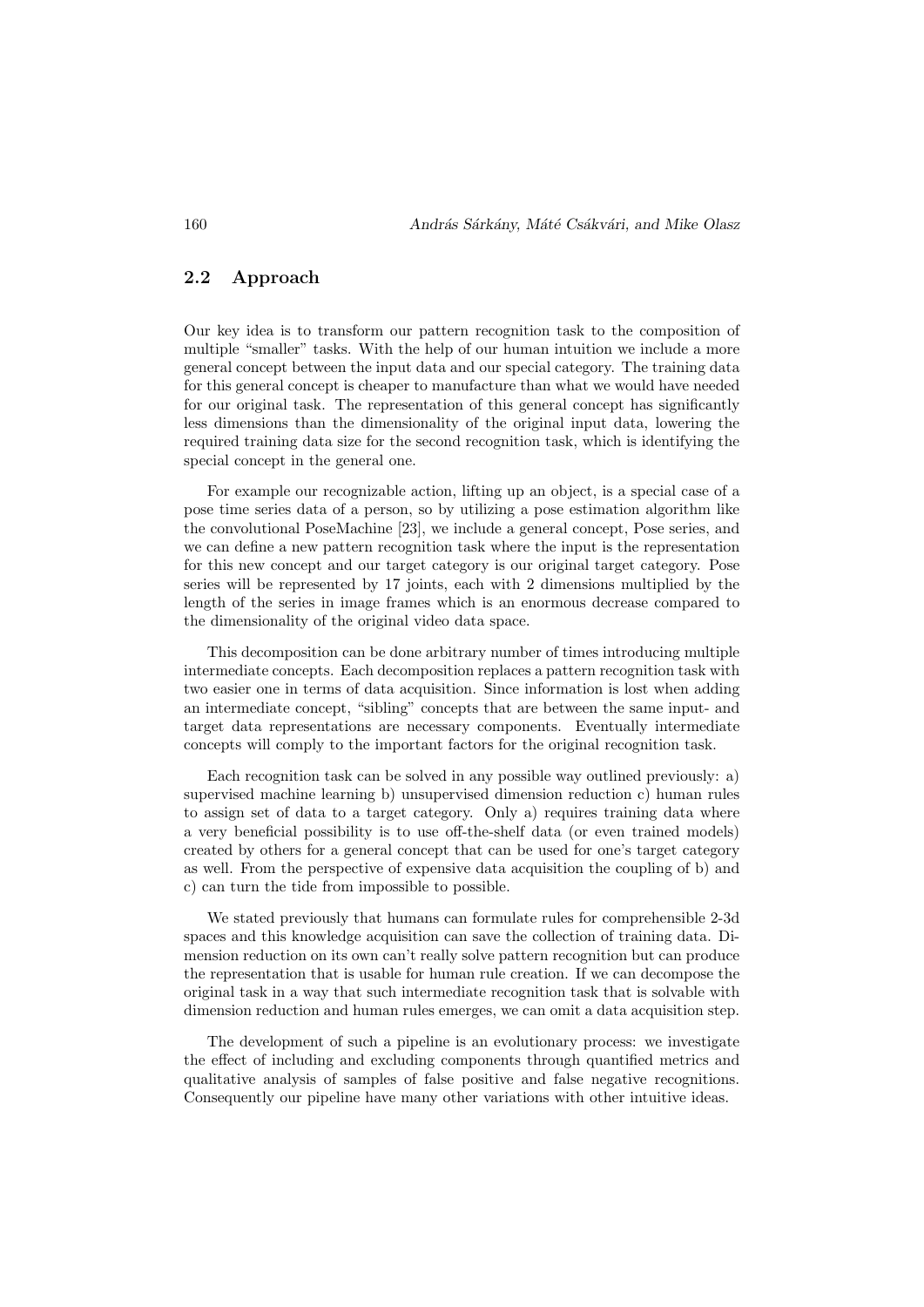# 2.3 External components

We briefly list the algorithmic components used in our pipeline. For further details please refer to the literature:

- Convolutional Pose Machine[23]: A deep learning method for human pose estimation. It provides estimation for key anatomical points of the human body. We use this method mainly to extract elbow and wrist coordinates so that we can further analyze the lower arm movement of the subject.
- Mask-RCNN[11]: A variant of the popular Faster-RCNN[17] object detection method. Other than providing bounding boxes for many object categories it also provides fine-grained instance segmentation of the underlying object.
- Hand detector: We used an R-FCN[6] based hand detector trained on a hand dataset [16].
- Optical flow: We used FlowNet2.0[12] as optical flow algorithm.

### 2.4 Target event description

We consider a scenario where a person interacts with objects on a flat surface, most likely a table viewed from a stationary camera. We decompose the event into three required subevents.

Putting down an object:

- 1. the person holds an object in her hand away from the future release location
- 2. the person puts it down on the surface
- 3. the person releases the object and moves her hand away from the release location

Picking up an object:

- 1. the object is on the table, and the person's hand is away from the object location
- 2. the person moves her hand towards the object and grabs it
- 3. the person takes the object away from its original position on the table

We introduced some limitations with these event definitions. We add three more to the list:

- 1. only events shorter than 10 seconds are taken into consideration
- 2. the object needs to be visible in the video for at least a few frames at the appropriate step (Put down 3., Pick up 1.)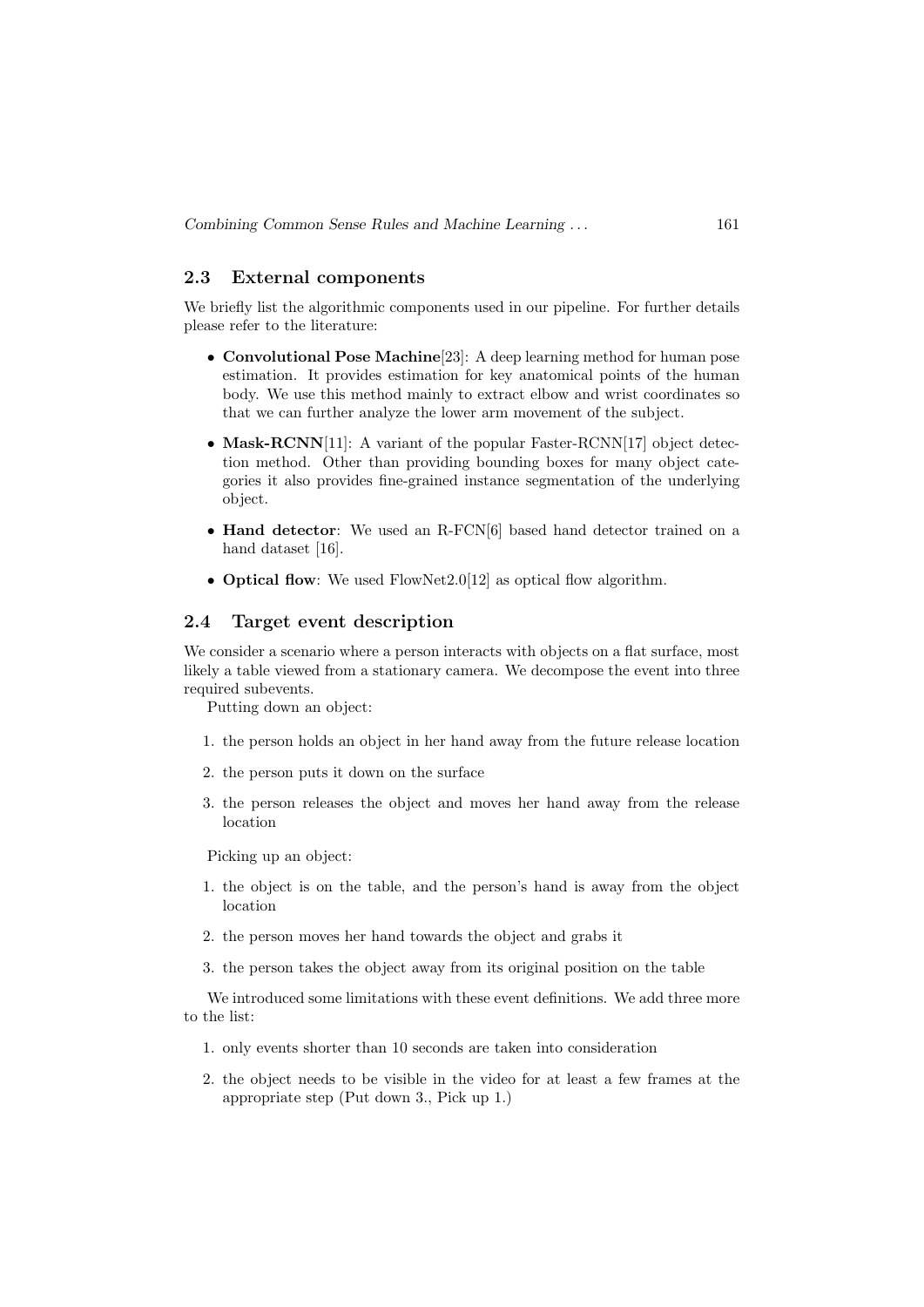- 3. the location of the object (without the object being there) needs to be visible for at least for a few frames at the appropriate step (Put down 1., Pick up 3.)
- 4. the required distance of the hand from the object location (pixel-wise on the video) is approximately the same size as a hand.

These limitations makes our task more special which means that there will be events that would fall into the category of picking up an object to a human observer but we don't consider the recognition of those.

### 2.5 Pipeline

As we described in Section 2.2 our goal is to build a pattern recognition pipeline that minimizes data acquisition which is extremely expensive in the case of a very special target category. We relied on our human intuition to decompose the original task and developed it in an evolutionary fashion.

Our main idea is twofold: when an object is moved there are two frames from the video of the stationary camera where the only difference of these images relevant parts determine the object's pixel representation; it "appears" or "disappears". We also note that grabbing or releasing an object involves a temporary stop of the hand's movement. We combine these two ideas to an algorithm where we first search for points in time when the hand is stopped, select these as candidates, then search one frame preceding and one following the candidate point, where the difference of the two frames shows the (dis)appearing object.

If a candidate is false, for example the person just rested her hand on the table for a second without moving any object, then the difference of the retrieved images will be zero, as both images show the part of the table unchanged.

We specify common sense assumptions and derive algorithmic components to:

- 1. select candidate positions
- 2. refine candidate positions by hand detection
- 3. select the two relevant frames
- 4. process the images to neglect irrelevant differences caused by interfering actions in the scene
- 5. take the image difference

In the following sections we describe each step in detail.

#### 2.5.1 Candidate selection

We find timestamps of object grabbing by assuming that this action requires that the hand stops for at least an instant. Thus we look for such changes in the speed of the forearm which we measure by optical flow at regions estimated from elbow and wrist joint coordinates. If the magnitude of average velocity in that region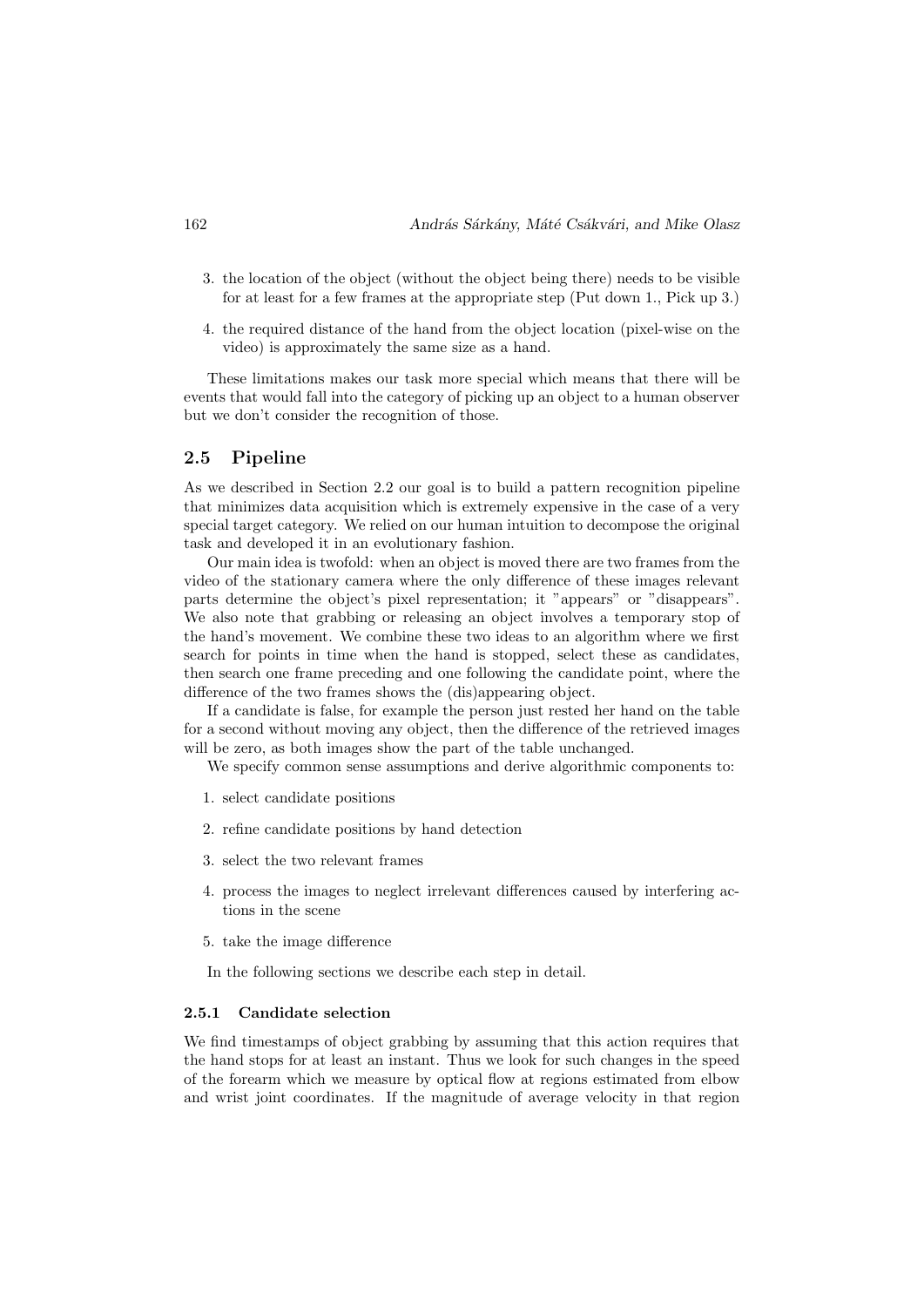is at a local minima, then the timestamp is selected as a candidate for change detection. The local minimas are found by using gaussian filter on the velocity magnitude signal and then using a peak finding algorithm[7]. For each of the candidate position we assume that the appearing/disappearing object is occluded by the hand in the instant of releasing/grabbing.

#### 2.5.2 Candidate refinement

We refine the candidates obtained in the previous step by using an R-FCN based hand detection algorithm[6]. If the hand detection fails, meaning the hand cannot be find where the movement stopped then we discard this candidate position. A possible situation where this can happen is that the hand is under the table. We are using the bounding boxes obtained here as a RoI (region of interest) in the following steps.

#### 2.5.3 Image selection

In this step we select two frames,  $I_{t_1}$  and  $I_{t_2}$ , that will be used at the image differencing step. We search backwards and forward in time to find frames where the object is not occluded by the hand, to find  $I_{t_1}$  and  $I_{t_2}$ . This is done by simply checking if the bounding boxes of the hand moved significantly since the frame in which the object was grabbed. The search has a max duration parameter in both directions, if the hand doesn't leave the RoI in that time span, the candidate position is discarded. This parameter is set to 120 frames (4.8 seconds for a 25 fps video).

#### 2.5.4 Interference removal

We found that the selected frames and RoI given by previous steps contains differences other than the object we were looking for. These differences come from different sources: effect of actors interfering in the RoI (e.g. body parts, shadow, other manipulated object). To neutralize these effects we create a binary mask on the RoI that neglects pixels that belongs to these phenomena. In fact we estimate multiple binary masks with different strategies and take the union of the relevant pixels found by each method. These are the following:

### 2.5.5 Interference removal - Body occlusion

We found that in many cases there were body parts inside the RoI which accounted for many of the changes that could be found between the two frames. We used Mask-RCNN[1][11] for filtering out pixels corresponding these parts.

### 2.5.6 Interference removal - Long-term optical flow

There are changes between  $I_{t_1}$  and  $I_{t_2}$  that correspond to small movements over a longer period of time. A possible example is when the edge of the paper moved on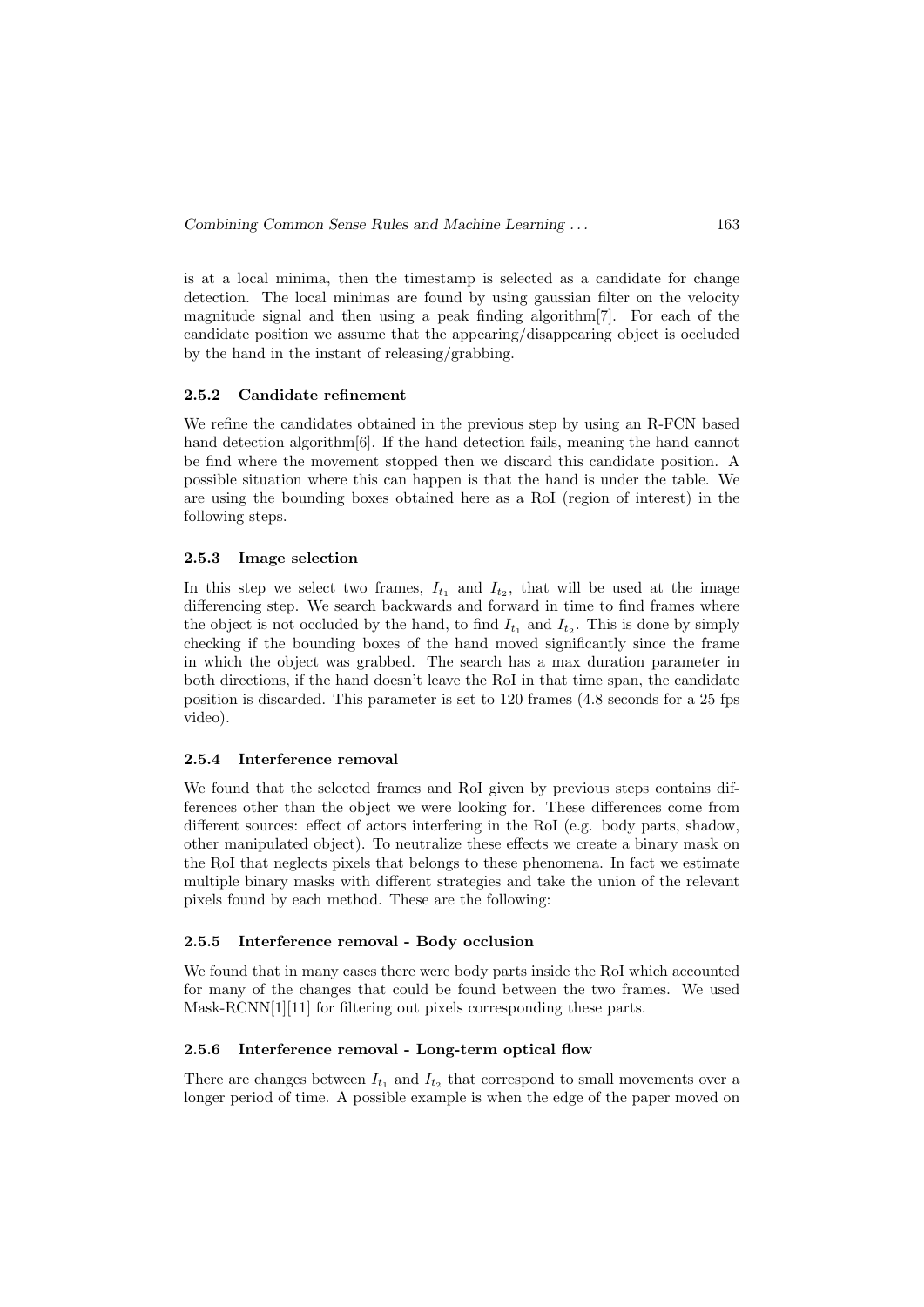which the object was placed. To account for these differences we use optical flow between  $I_{t_1}$  and  $I_{t_2}$ .

#### 2.5.7 Interference removal - Short-term optical flow

There can be ongoing actions inside RoI in  $I_{t_1}$  and  $I_{t_2}$  which we would also like to filter out. These events are typically hand movements or some other object movement. The optical flow between a frame at time instant t and  $t-1$  helps in removing any these effects inside the RoI (e.g. hand is still there but moving). This could be done for any t and  $t - k$  time instants, however we found  $k = 1$  to be sufficient.

#### 2.5.8 Image difference

We combine the binary masks obtained from previous steps to  $I_{t_1}$  and  $I_{t_2}$  then taking their difference as follows [13]:

$$
I_{final}(x,y) = ||I_{t_1}(x,y) - \left(\frac{\sigma_1}{\sigma_2}(I_{t_2}(x,y) - \mu_2) + \mu_1\right)||_2
$$

where  $\mu_1, \sigma_1$  and  $\mu_2, \sigma_2$  are the mean and standard deviation of  $I_{t_1}$  and  $I_{t_2}$  respectively.

After calculating the difference image, we perform the following steps to produce the final mask:

- 1. threshold  $I_{final}$  to keep changed part of the images
- 2. drop small continuous blobs of the difference image for noise reduction

If the remaining covered area of the final mask is larger than  $1\%$  of the image area then we keep the difference as the object threshold, otherwise we discard the candidate position.

# 3 Evaluation

#### 3.1 Data

We evaluated our pattern recognition pipeline on video segments that show a child taking part in an ADOS-2 diagnostic interview. This test includes different types of playful activities conducted by a clinician who is also present in the same room. The clinician interacts with the child during these games. Some of these tests contain objects that are moved from one place to another. We selected two activities "Puzzle game" and "Storytelling with toys" from three subjects. Segments for these games lasts 2-3 minutes and 10 minutes respectively. The dimensions of the puzzle pieces are around 5 cm x 3cm x 0.5cm colored blue and purple. The toys used for storytelling are dolls, plastic animals and tools of various sizes, their largest dimension ranges from 5 cm to 25 cm and colored diversely (examples can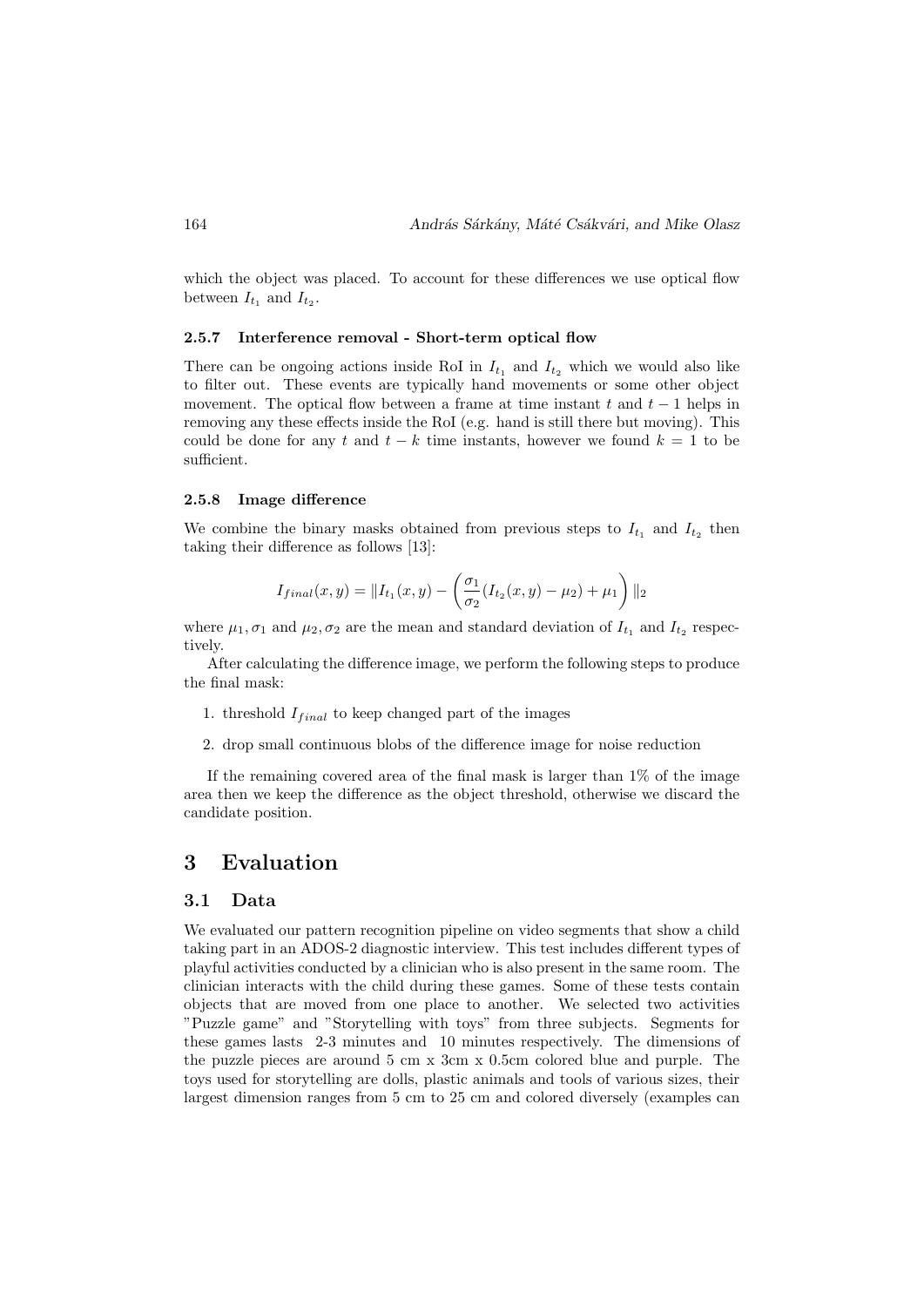

Figure 1: A few examples from our evaluations. The algorithm starts by finding instants when a hand stops , see, column (b). Frames selected before and after the time instants of the hand stops are shown in columns (a) and  $(c)$ , respectively. Column (d): masked images after applying the derived filters and taking the image differences. (See text for more information).

be seen on Figure 1). The room (size: 2.5 m x 2.5 m) has the same layout in all recordings with a single table, two chairs and optionally some cabinets holding the different tools for the different tasks. A single light source illuminates the room to standard indoor lighting.

Videos were recorded with a resolution of 1920x1080 pixels. Ground truth annotations of the precise temporal extent of the events were created with our own video annotator tool. Annotations were created and verified by our colleagues using a detailed description (Section 2.4), basically a set of rules about the relevant events, i.e. "picking objects up" and "putting objects down". We would like to emphasize that the ADOS-2 interviews were designed, conducted and recorded independently from our work, meaning that the properties of our proposed system had no effect on how the data was collected.

Statistics of each video segment's length and ground truth coverage is on Table 1.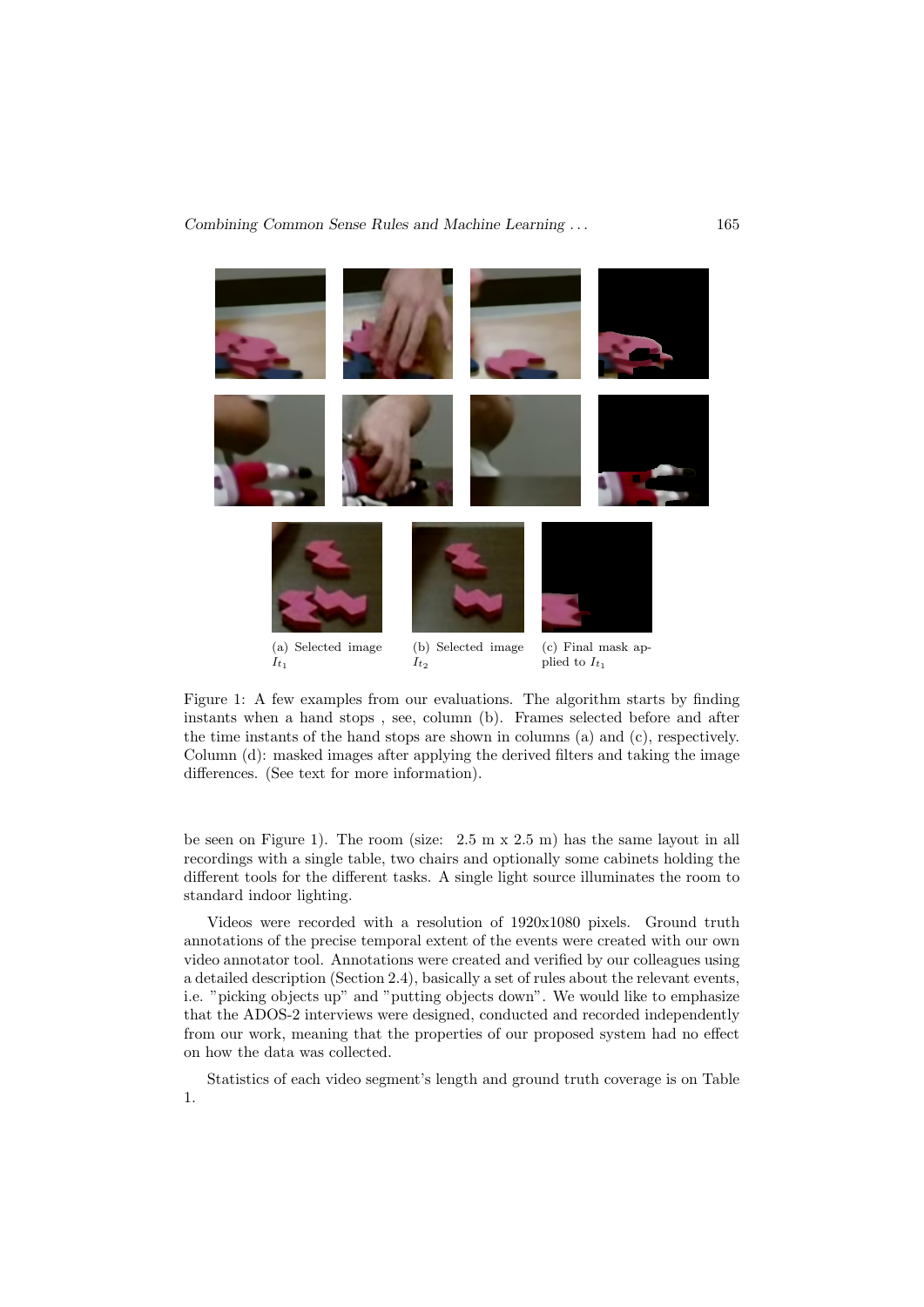| Subject                |              |         |          |          | All   |  |
|------------------------|--------------|---------|----------|----------|-------|--|
| Puzzle                 | Length $(s)$ | 150     | 120      | 120      | 390   |  |
|                        | Ground Truth | 31.7%   | $53.6\%$ | $39.3\%$ | 40.8% |  |
|                        | coverage     |         |          |          |       |  |
| Storytelling with toys | Length $(s)$ | 640     | 540      | 615      | 1795  |  |
|                        | Ground Truth | $6.9\%$ | $20.1\%$ | 14.4%    | 13.4% |  |
|                        | coverage     |         |          |          |       |  |

Table 1: Length of input videos and coverage of ground truth annotations in our data

### 3.2 Methodology

We report the performance of our pipeline on these videos with precision and recall metric scores. We show each component's added value for the pipeline with metrics to justify its need in the pipeline by running different versions of our pipeline that include different combinations of components. We name and describe them as follows:

- 1. P1: Each handstop candidate is considered a positive detection (Section 2.5.1)
- 2. P2: The candidates of P1 are filtered by candidate refinement (Section 2.5.2)
- 3. P3: Before and after image is retrieved. The remaining candidates are considered a positive detection (Section 2.5.3).
- 4. P4a: Filter the candidates of P3 by the image difference of  $I_{t_1}$  and  $I_{t_2}$  (Section 2.5.8)
- 5. P4b: Only apply long-term optical flow filtering described in (Section 2.5.6) and image difference (Section 2.5.8)
- 6. P4c: Only apply short-term optical flow filtering described in (Section 2.5.7) and image difference (Section 2.5.8)
- 7. P4d: Only apply body-occlusion filtering described (Section 2.5.5) and image difference (Section 2.5.8)
- 8. P4: Apply all inference removing filters and image difference utilizing the full pipeline.

P1 selects candidate time instances from the video and all other pipeline versions filter these initial candidates. Each pipeline's output is a list of candidate time instance that can be compared to the ground truth annotations with pattern recognition metrics, like precision and recall.

Since certain pairs of pipeline versions differ only in one algorithmic component (P1-P2, P2-P3, P3-P4a, P3-P4b, P3-P4c, P3-P4d, P3-P4) the difference in their performance shows the effect of adding said component to the pipeline. Each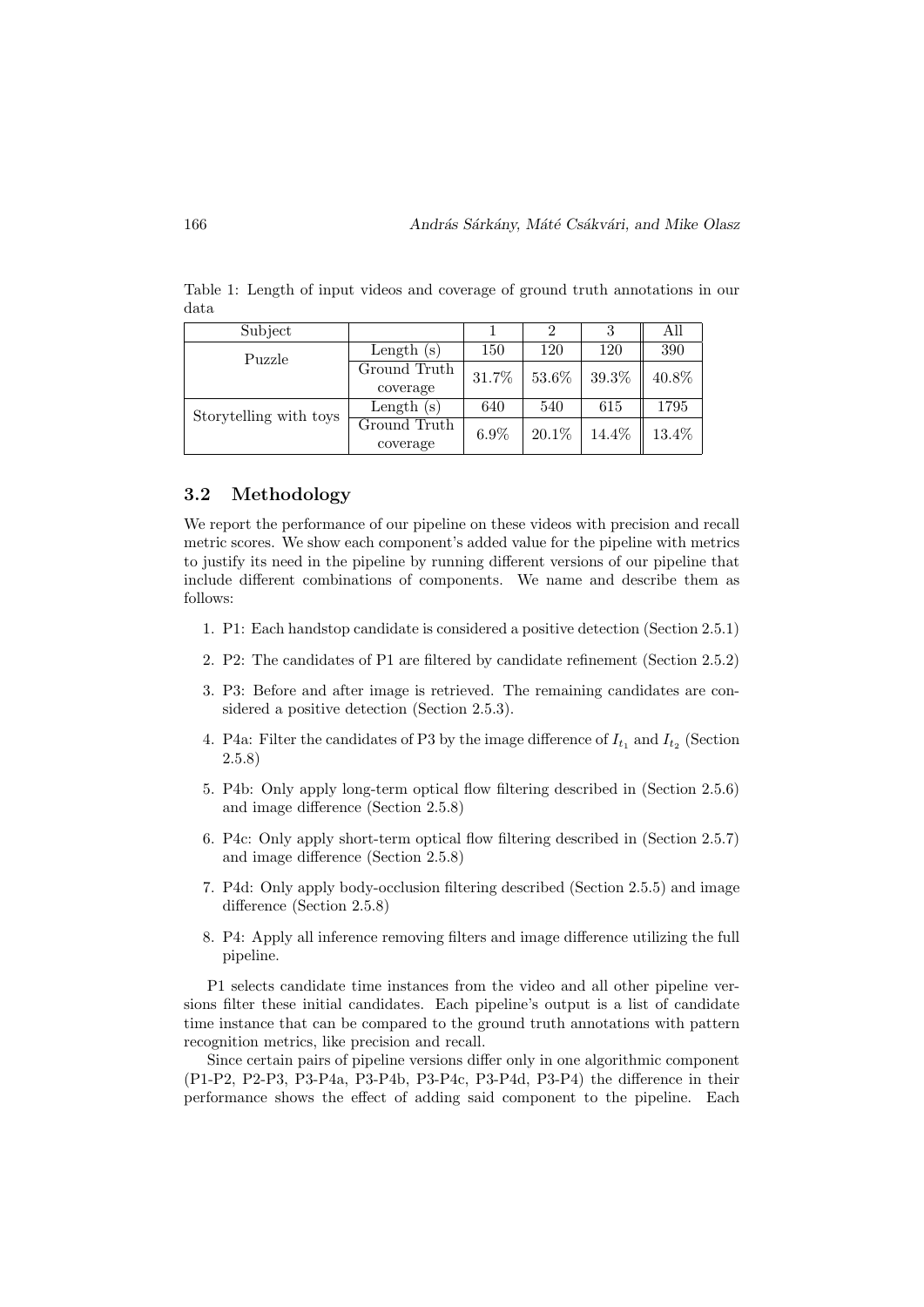

Figure 2: Overview of the stages described in Section 3.2. The stages until P3 are built linearly. Stages after this correspond to the different inference removal algorithms and are considered to be run in parallel. Finally the results are combined and image difference is taken in P4.

components filters the output of the previous one and we can treat it and evaluate it as a binary classification tasks.

The pipeline versions P1-P3 are built linearly by adding components, P4a-P4 are combinations of the 3 inference removal methods (Section 2.5.4).

### 3.3 Results

We report precision and recall scores for our evaluations (Table 2). Since taking an object happens over time, the ground truth annotations consist of intervals. We do not differentiate between left and right hand events, but we consider parallel annotations. On the other hand our method detects time instants.

We consider all positive predictions that fall into a ground truth interval to be true positives, and all ground truth interval that contain a positive prediction is handled as recalled.

P1 starts with a large number of candidate points measuring in good recall but poor precision scores. Progressing to P3, the candidates are filtered and we can see that precision increases and recall decreases. Comparing P4a-P4 we can see that the combinations of the 3 interference removal components has the best precision and precision and recall values vary when we remove only one type of inference (P4b-P4d).

Our full pipeline  $(P4)$  shows reasonable recognition capability when the dataset of the two activities are aggregated (precision 0.51, recall 0.49). When we consider the datasets separately, the "Puzzle" activity dataset has 0.7 precision with 0.68 recall, and "Storytelling with toys" has 0.41 precision with 0.41 recall.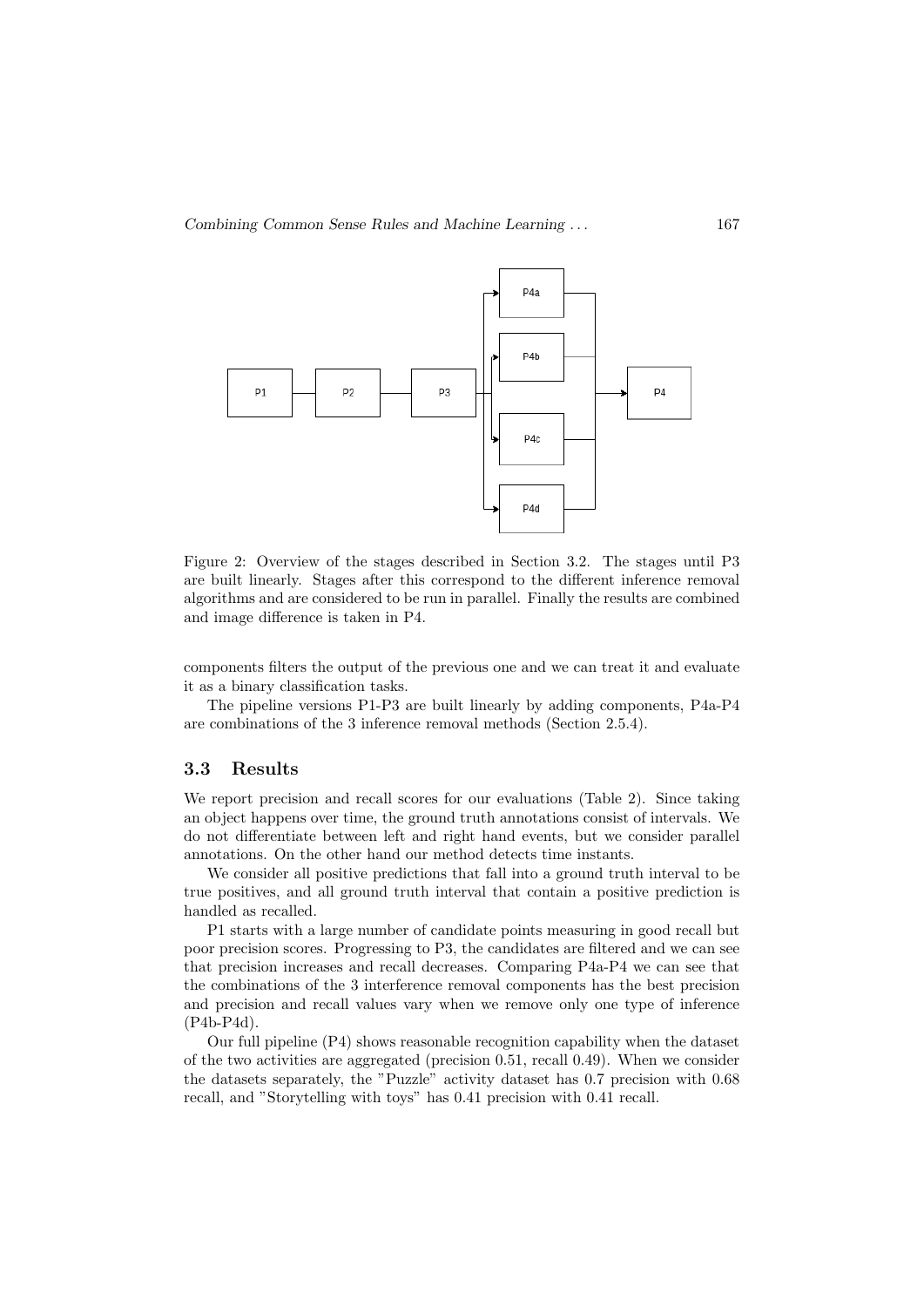| ADOS-2<br>activity | Metric    | Evaluation pipelines |                |            |      |      |      |      |                |
|--------------------|-----------|----------------------|----------------|------------|------|------|------|------|----------------|
|                    |           | P1                   | P <sub>2</sub> | P3         | P4a  | P4b  | P4c  | P4d  | P <sub>4</sub> |
| Puzzle             | Precision | 0.45                 | 0.62           | 0.60       | 0.61 | 0.65 | 0.61 | 0.68 | 0.70           |
|                    | Recall    | 0.95                 | 0.92           | 0.77       | 0.77 | 0.75 | 0.75 | 0.71 | 0.68           |
| Storytelling       | Precision | 0.16                 | 0.19           | $\rm 0.21$ | 0.22 | 0.26 | 0.22 | 0.38 | 0.41           |
| with toys          | Recall    | 0.92                 | 0.87           | 0.62       | 0.62 | 0.56 | 0.62 | 0.41 | 0.41           |
| All                | Precision | 0.20                 | 0.25           | 0.28       | 0.29 | 0.35 | 0.29 | 0.49 | 0.51           |
|                    | Recall    | 0.93                 | 0.89           | 0.67       | 0.67 | 0.62 | 0.67 | 0.51 | 0.49           |

Table 2: Precision and recall scores for each of pipeline variations for our datasets. The pipelines differ on which algorithmic components they contain, explained in Section 3.2.





(a)  $I_{t_1}$ 



(c) Finals mask applied to  $I_{t_1}$ 

Figure 3: A semi-failure case from our evaluations. (a) and (b) shows the images selected before and after the hand stop time instant respectively. (c) shows the masked image after applying our filters. The object is correctly discovered, but also many other area are also segmented, most of them corresponding to shadow.

Furthermore, we carried out an analysis of the performance of each component by estimating their ability to correctly classify candidates as true or false positives in their respective place in the pipeline.

# 4 Discussion and outlook

For any 'detector', low precision and high recall means that it is more general than intended, covering other events as well, while high precision and low recall means that it is too specific, covering only a subset of the targeted events. In the first case, one needs to integrate more knowledge into the pipeline. In the high precision case semi-supervised machine learning, where the annotated samples are collected with the help of the high precision detector on available non-annotated data, may become feasible. This made possible by tuning the individual deep neural network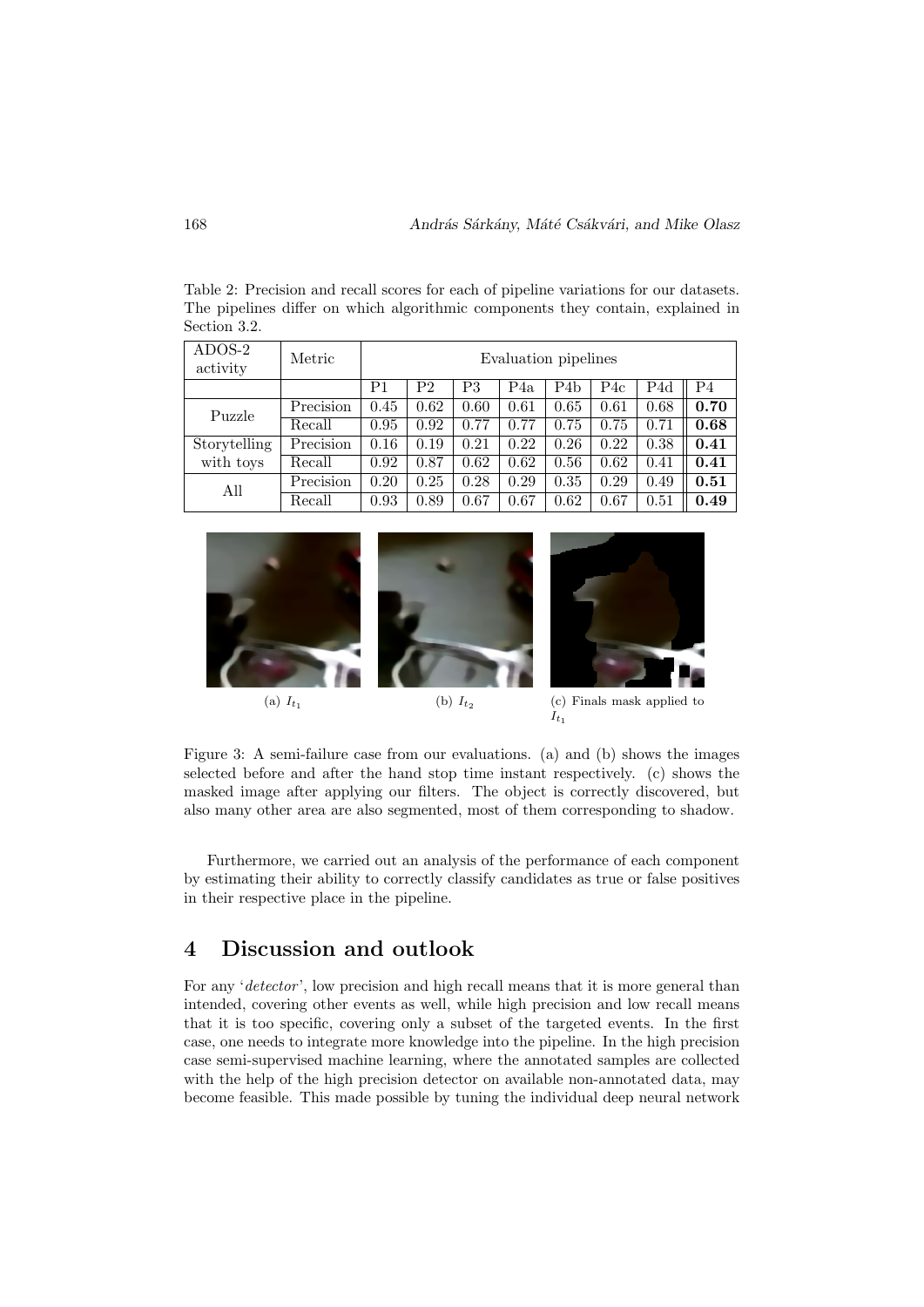components providing lower scores with the samples gained via consistence seeking [14].

We can see from the results that our pipeline's intermediate and final performance has higher metric values on the "Puzzle" dataset. We must take into account the ground truth to video length ratio (Table 1) for the two dataset. On "Puzzle" one has 40.8% chance with a random time instance to find a ground truth interval while the same chance is 13.4% for the other dataset. Thus the detection of our target events in the "Puzzle" scenario are easier.

We emphasize that adding each component increases precision, conclusively we are successful in adding knowledge to our pipeline by combining rules and trained deep neural networks. Our components still have shortcomings which we analyzed qualitatively. First, one of the limitations for our method is how we deal with shadows. See the example in Figure 3. This case is not covered by any of our filters at this point. Secondly, we found that there are multiple cases when the detected time instance of hand stop (interpreted as grabbing or releasing) is very close to a ground truth interval but outside of it. In future we consider representing the machine detections as intervals between the before-after images instead of time instances, and use IoU (Intersection-over-Union) measure for evaluations. This would make the detections easier to cluster or drop unlikely ones resulting in less false positives and less multiple detections of the same ground truth interval.

We also minimize the collection of new training samples as proposed in [14]. Our example is the monitoring of the manipulation of unknown objects and detecting "picking up" and "putting down" these objects. In turn the problem treated belongs to the family of 'zero-shot learning' tasks. First, we considered the general driving principles of the process and transformed them into concrete rules by taking into account trained deep neural networks dealing with hand detection, body pose estimation and motion information extracted from optical flow estimation.

We carried out a detailed analysis of the proposed method on real world scenarios. We found that considerable complexity arises in this relatively simple problem and that it can be overcome by applying rules. We also note that information pieces, e.g., information about depth are missing and could be included. Due to novel developments in deep learning technologies, such as

- 1. the estimation of 3D distance of objects [10] and that of
- 2. 3D body configurations [15, 22], as well as the
- 3. precise estimation of hand configurations from monocamera recordings [20]

our approach on zero shot learning guided by neural-symbolic approach and the belonging self-training capabilities will become more precise and fit the stringent requirements of remote monitoring in the near future.

We plan to conduct a larger scale experiment in the future where we can address the mentioned issues and analyze the algorithm further on more data. We will also try to improve our pipeline by adding depth information estimated from RGB recordings using the listed deep learning algorithms.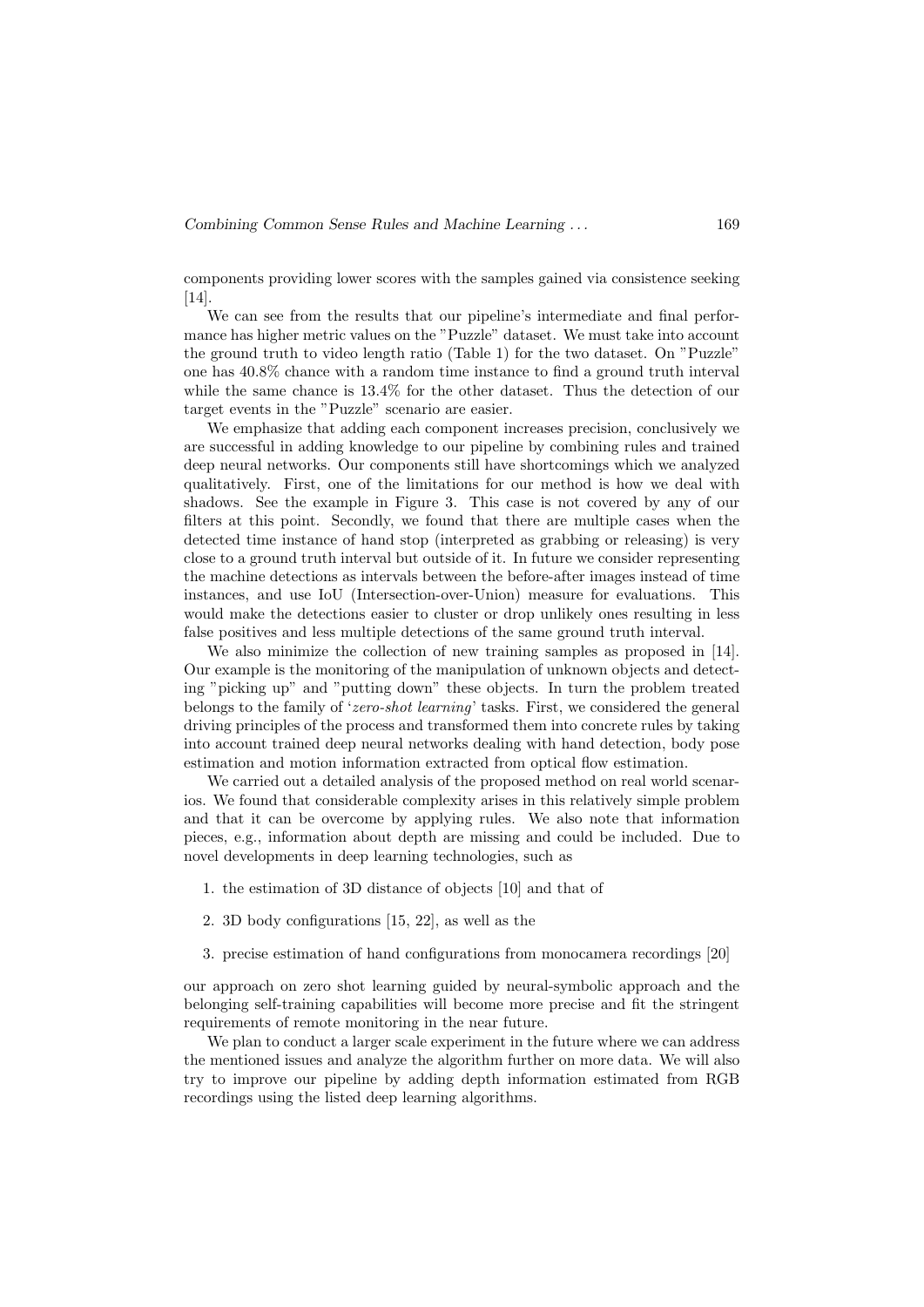# Acknowledgements

We are thankful to our supervisor Dr. habil. András Lőrincz and also to Zoltán Tősér for their great advices. Special thanks are due to Szilvia Szeier and Kevin Hartyáni for creating the ground truth annotations and to Judit Fülöp for verifying them. We would also like to thank Dr. Erzsébet Csuhaj Varjú as professional leader. The project has been supported by the European Union, co-financed by the European Social Fund EFOP-3.6.3-16-2017-00002.

# Author contributions

A.S. designed the theoretical background, M.Cs. designed the method, M.O. and A.S. helped to further improve upon it. A.S., M.Cs. and M.O. all took part in designing and executing the computational analyses. A.S. and M.Cs. wrote the manuscript.

# References

- [1] Abdulla, Waleed. Mask r-cnn for object detection and instance segmentation on keras and tensorflow, 2017.
- [2] Ahad, Md Atiqur Rahman. Motion history images for action recognition and understanding. Springer Science & Business Media, 2012.
- [3] Alayrac, Jean-Baptiste, Sivic, Josef, Laptev, Ivan, and Lacoste-Julien, Simon. Joint discovery of object states and manipulation actions. arXiv preprint arXiv:1702.02738, 2, 2017.
- [4] Bellman, Richard E. Adaptive control processes: a guided tour, volume 2045. Princeton university press, 2015.
- [5] Bishop, Christopher. Pattern Recognition and Machine Learning. Springer-Verlag New York, 2006.
- [6] Dai, Jifeng, Li, Yi, He, Kaiming, and Sun, Jian. R-fcn: Object detection via region-based fully convolutional networks. In Advances in neural information processing systems, pages 379–387, 2016.
- [7] Du, Pan, Kibbe, Warren A, and Lin, Simon M. Improved peak detection in mass spectrum by incorporating continuous wavelet transform-based pattern matching. Bioinformatics, 22(17):2059–2065, 2006.
- [8] Duan, Kun, Parikh, Devi, Crandall, David, and Grauman, Kristen. Discovering localized attributes for fine-grained recognition. In Computer Vision and Pattern Recognition (CVPR), 2012 IEEE Conference on, pages 3474-3481. IEEE, 2012.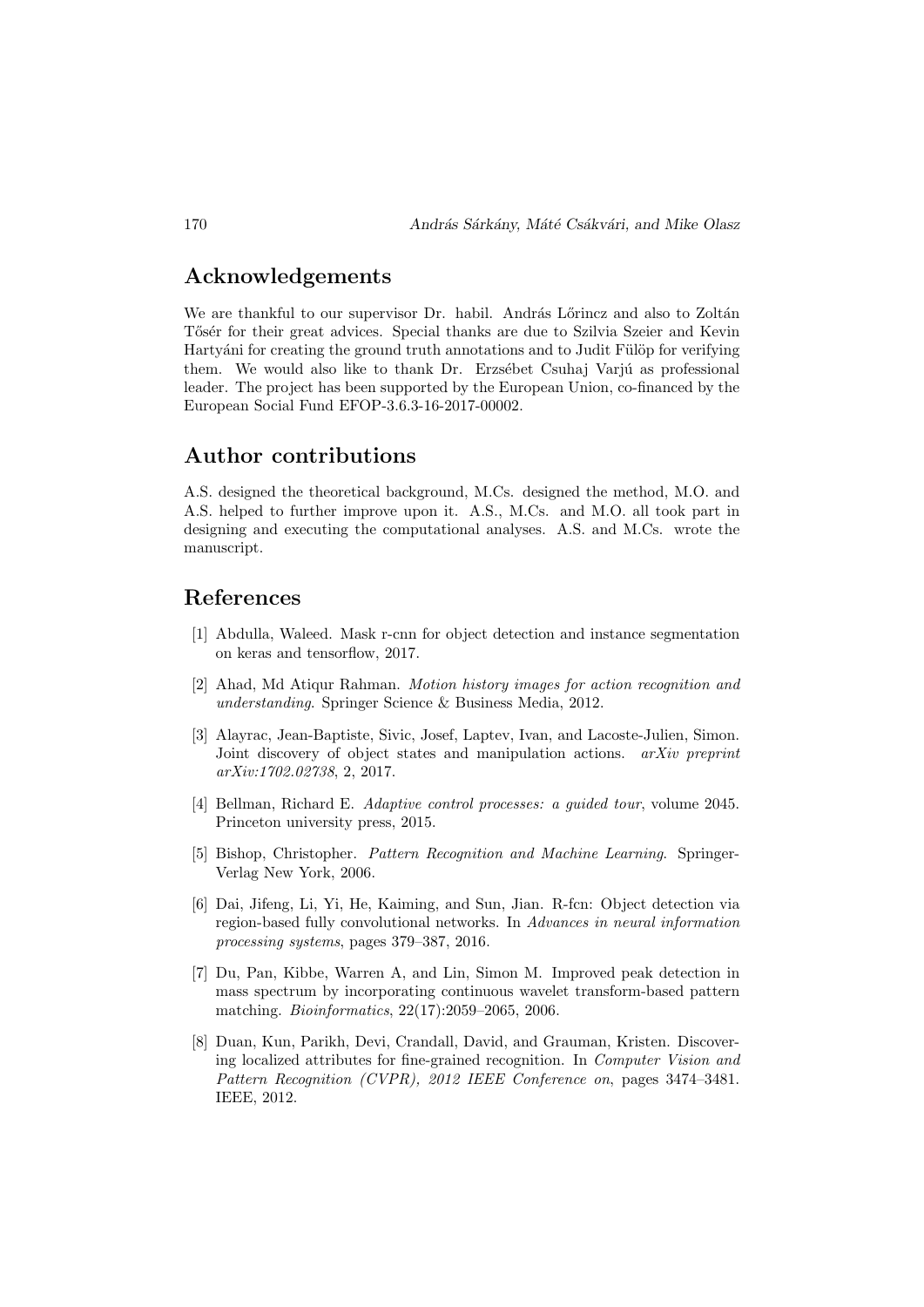- [9] Everingham, M, Van Gool, L, Williams, C, Winn, J, and Zisserman, A. The pascal action classification taster competition. International Journal of Computer Vision, 88:303–338, 2011.
- [10] Godard, Clément, Mac Aodha, Oisin, and Brostow, Gabriel J. Unsupervised monocular depth estimation with left-right consistency. In CVPR, volume 2, page 7, 2017.
- [11] He, Kaiming, Gkioxari, Georgia, Dollár, Piotr, and Girshick, Ross. Mask rcnn. In Computer Vision (ICCV), 2017 IEEE International Conference on, pages 2980–2988. IEEE, 2017.
- [12] Ilg, Eddy, Mayer, Nikolaus, Saikia, Tonmoy, Keuper, Margret, Dosovitskiy, Alexey, and Brox, Thomas. Flownet 2.0: Evolution of optical flow estimation with deep networks. In IEEE conference on computer vision and pattern recognition (CVPR), volume 2, page 6, 2017.
- [13] Ilsever, Murat and Ünsalan, Cem. Pixel-based change detection methods. In Two-Dimensional Change Detection Methods, pages 7–21. Springer, 2012.
- [14] Lőrincz, A, Csákvári, Máté, Fóthi, Áron, Milacski, Z Ádám, Sárkány, András, and Tősér, Z. Towards reasoning based representations: Deep consistence seeking machine. Cognitive Systems Research, 47:92–108, 2018.
- [15] Mehta, Dushyant, Sotnychenko, Oleksandr, Mueller, Franziska, Xu, Weipeng, Sridhar, Srinath, Pons-Moll, Gerard, and Theobalt, Christian. Single-shot multi-person 3d body pose estimation from monocular rgb input. arXiv preprint arXiv:1712.03453, 2017.
- [16] Mittal, Arpit, Zisserman, Andrew, and Torr, Philip HS. Hand detection using multiple proposals. In BMVC, pages 1–11. Citeseer, 2011.
- [17] Ren, Shaoqing, He, Kaiming, Girshick, Ross, and Sun, Jian. Faster r-cnn: Towards real-time object detection with region proposal networks. In Advances in neural information processing systems, pages 91–99, 2015.
- [18] Rohrbach, Marcus, Rohrbach, Anna, Regneri, Michaela, Amin, Sikandar, Andriluka, Mykhaylo, Pinkal, Manfred, and Schiele, Bernt. Recognizing fine-grained and composite activities using hand-centric features and script data. International Journal of Computer Vision, pages 1–28, 2015. DOI: 10.1007/s11263-015-0851-8.
- [19] Simonyan, Karen and Zisserman, Andrew. Two-stream convolutional networks for action recognition in videos. In Advances in neural information processing systems, pages 568–576, 2014.
- [20] Spurr, Adrian, Song, Jie, Park, Seonwook, and Hilliges, Otmar. Cross-modal deep variational hand pose estimation. In *Proceedings of the IEEE Conference* on Computer Vision and Pattern Recognition, pages 89–98, 2018.